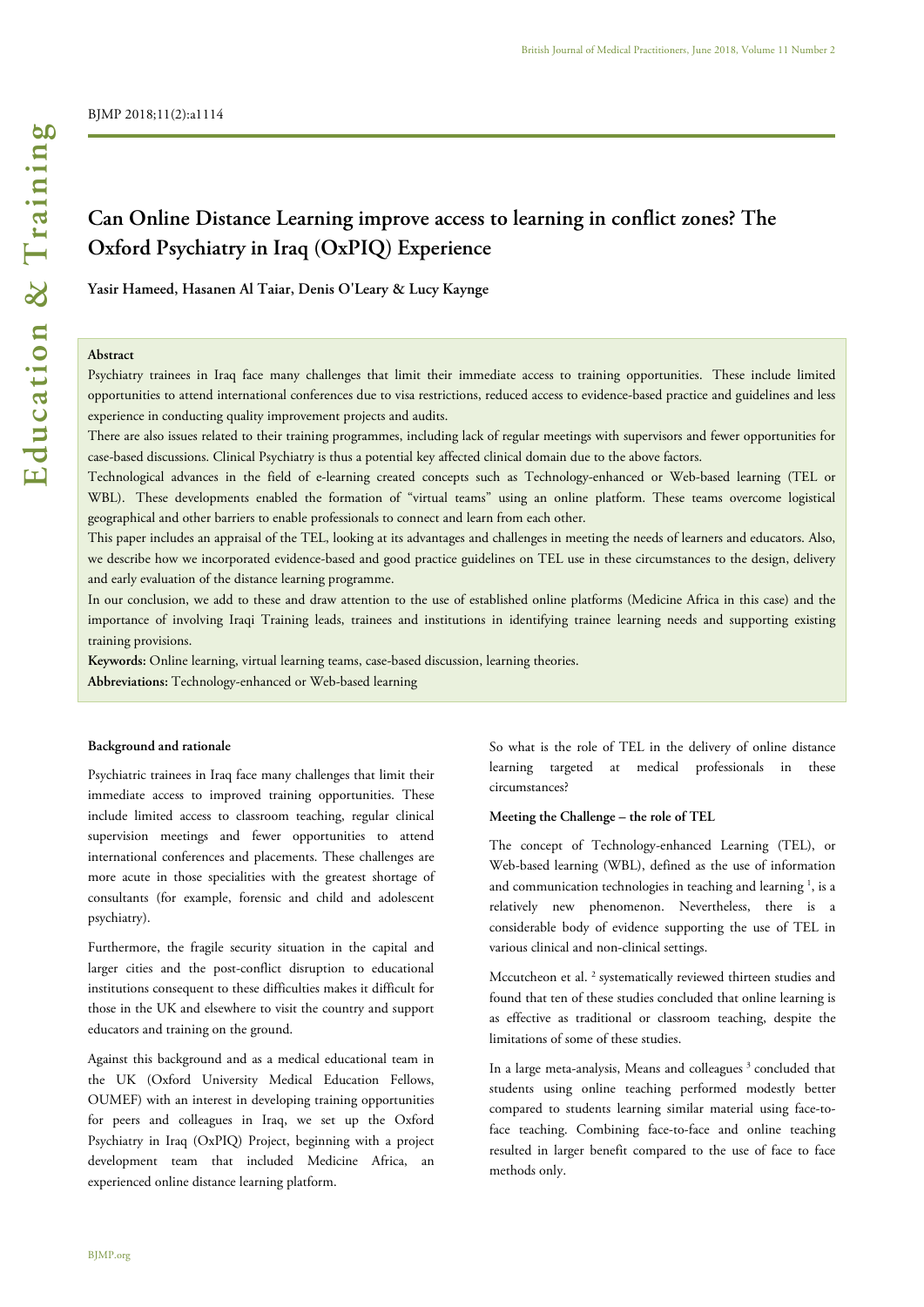TEL can address the learning limitations in classroom settings due to expanding curriculum coverage and limits on contact time between students and lecturers/trainers alike. It can contribute to better use of such face-to-face classroom contact through the facilitation of the flipped classroom approach.<sup>4</sup> In this approach (also called inverted instruction and upside-down teaching), students acquire the basic information of the lesson outside the class (usually using online materials) and then develop their knowledge further in the class by sharing their learning, interacting with other classmates and teacher, and discussing various aspects of the study topic.These advantages have enabled TEL to revolutionise distance learning at many levels – enabling greater access to education by overcoming geographical and time-zone boundaries.

An allied concept within distance TEL is the concept of virtual teams<sup>5</sup> where health professionals come together to teach and learn from each other independent of location. Of itself, this offers some advantages. These include the possibility of addressing speciality-specific training gaps through the incorporation of the relevant expertise within the team - and to the creation of what is termed "connectivism". This term refers to the use of internet technologies to enhance learning through online peer networks <sup>6</sup> and the development of communities of practice. <sup>7</sup> The latter allows for workplace-based learning with trainees learning from more experienced practitioners and moving towards the same through greater competency acquisition.

In a similar vein, creating networks of professionals may help to establish more longer-lasting relationships of mutual benefit between the UK and Iraqi professionals (e.g. through collaboration on training programmes, conferences, etc.). Also, cross-cultural online learning has been shown to be very useful in improving language skills and cultural awareness of learners and educators. <sup>8</sup>With language translation technology, any language difficulties can also be overcome, especially if the educator can observe the learners' responses to the translated text and offered the opportunity to give further explanations and clarifications when necessary. <sup>9</sup> Finally, as well as sharing knowledge and experience within groups, TEL enables opportunities for mentoring and coaching individuals. <sup>10</sup>

For our purposes, these findings and opinions support the use of online learning as a suitable distance learning "add-on" to existing training opportunities in Iraq.

## **TEL and Learning Theories**

Learning theorists suggest that experiential and constructive learning theories are most appropriate to learning in the clinical context. Both are possible with TEL (as well as being facilitative of behaviourist and cognitivist approaches).

For example, the virtual classroom environment can enhance the learning experience of the participants by improving their analytical skills by thinking through case formulation and management plans. <sup>11</sup>Participants in online learning could be

assessed and receive the feedback immediately. Ideas can be shared, and there is no passive acquisition or transfer of knowledge as is the case with traditional lectures. These aspects have implications for the design of the educational sessions and are discussed below in the learning methods section.

## **Challenges of Online Distance Learning**

There are many challenges associated with online distance learning. Firstly, there is the potential lack of the required technologies (internet access, laptops or desktop computers), the expenses of subscribing to these online learning templates, the need to have technical support, and similar technical and logistic issues. <sup>12</sup>These technical problems may impair access to and functioning of the virtual team. The choice of an experienced online platform must, therefore, be considered carefully.

Secondly, there may be ethical issues about the protection of patients' confidentiality in these sessions, especially when there are different laws of privacy that are applied in the UK and Iraq. This will require knowledge of the relevant professional requirements by the tutor team for example.

Furthermore, the student-teacher relationship has traditionally been underpinned by direct face-to-face contact and being present at the same time and place. <sup>11</sup>Therefore, learners and educators might be less satisfied with online learning. For these reasons, the concept of blended learning (careful integration of online learning with face to face learning experience) has been developed to overcome the limitations of a standalone online or face to face learning and has been found effective and applicable in various settings.<sup>13</sup>

Thirdly, any distance online learning programme must understand and support existing "local" training provision and arrangements, in the classroom and the workplace. This requires liaison and cooperation with the training providers and institutions on the ground.

For clinical training to be relevant, it needs to reflect the learning needs of trainees in the workplace – in keeping with adult learning principles and cognitive apprenticeship models of learning. <sup>14</sup> The latter includes the importance of clinical decision-making underscored by the higher levels of Bloom's (1956) cognitive domain. <sup>15</sup>To this end, then appropriate learning and assessment methods are needed to enable effecting learning.

In other words, while necessary, TEL may be insufficient in enhancing learning outcomes if allied learning methods are not chosen appropriately. Also, in our view, TEL is not a substitute for bedside teaching.

Table 1 summarises this appraisal of online distance learning (using the online platform provided by MedicineAfrica).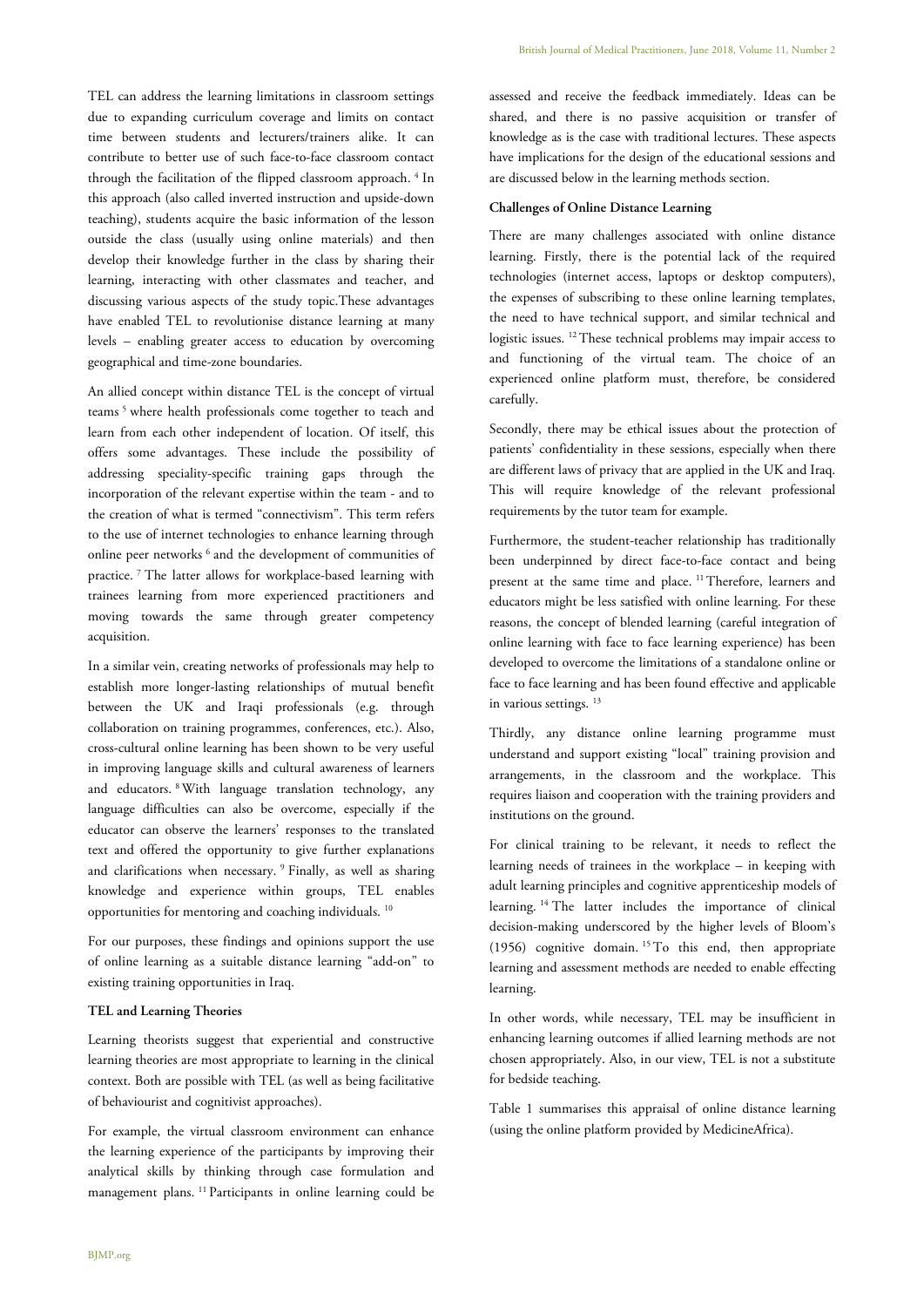| Strengths                                               | Limitations                                                        |  |
|---------------------------------------------------------|--------------------------------------------------------------------|--|
| Better use of the participants                          | Limited or lack of internet                                        |  |
| time and resources                                      | access                                                             |  |
| Overcome geographical barriers<br>between two countries | Technical and logistic issues                                      |  |
| Improve critical thinking and<br>communication skills   | Subscription expenses<br>Appropriate choice of<br>learning methods |  |
| Form long-standing professional                         | Ethical and legal issues                                           |  |
| networks                                                | (e.g., confidentiality)                                            |  |
| Interactivity                                           | Lack of direct face to face<br>contact                             |  |

## **Table 1 Strengths and limitation of using MedicineAfrica (web-based virtual classroom environment)**

## **OxPIQ & Project Development Team**

OxPIQ is a partnership between Medicine Africa and psychiatrist members of the Oxford University Medical Education Fellows, with experience of working in Iraq. The Oxford University Medical Education Fellows (http://OUMEF.org) is a group of trainees from across medical and surgical specialities with interest in medical education and training.

Medicine Africa (http://medicineafrica.com) is an innovative clinically targeted online platform developed in collaboration with King's College London's Centre for Global Health, within the King's Somaliland Partnership. Built at low bandwidth, it enables collaboration between medical professionals in the UK and those in remote or fragile states to enhance education in various clinical specialities using online sessions (live courses and mentoring sessions). Please see Appendix 3 for a screenshot of one of the active sessions of OxPIQ.

Following the development of a project team, additional team members were added from the Subcommittee on Iraq of the Royal College of Psychiatrists (http://www.rcpsych.ac.uk/workinpsychiatry/internationalaffair sunit/iraqs...), thus completing the UK dimension.

The next step was to invite representation and support from the Iraqi Board of Psychiatry and the Medical Education Unit in Baghdad. These developments led to the formal launch of OxPIQ Partnership in March 2016. Later on, the many UK and Iraqi doctors joined the Partnership as tutors and learners.

## **The Virtual Learning Team: Trainees, Specialty Consultants & Tutors**

Iraqi psychiatry trainees were then recruited, and their more pressing learning needs to be appraised based on their views and those of the Iraqi Board of Psychiatry supervisors. Learning needs to emerge included the management of older patients with dementia and functional disorders, assessment and management of children and adolescents (with autism and ADHD for example), forensic patients and those with drug and alcohol addiction. The team thus formed was composed of up to ten psychiatry trainees from Iraq and five senior psychiatrists/tutors each, from Iraq and the UK respectively. A

schedule of fortnightly seminars was agreed and published on the learning platform. Case-based discussions were used as the main educational activity during these seminars.

## **Learning Methods and Processes**

As noted earlier, the importance of experiential and constructivist learning methods are key to clinical education. Our literature appraisal revealed that they are essential elements of successful TEL in this context too. 16, 17 To these must be added learner engagement.<sup>18</sup>

Virtual or online (anonymised) case-based discussions (CBDs) are valid and reliable learning tools. <sup>16</sup>They are interactive and centred around the students and their learning needs while a facilitator guides the process of learning. Learners are engaged through discussion of actual clinical cases, so preparing learners for real-life experience. <sup>19</sup> Also, expert facilitation and peer feedback to trainees promotes clinical knowledge and skills' development.<sup>20, 21</sup>

Effective small group teaching is characterised by four main strengths: flexibility, interaction, reflexivity and engagement. <sup>22</sup>Flexibility is when the teacher responds to the needs and learning of the students dynamically and helps them to explore wider pedagogic spaces. A higher degree of interactivity is usually seen in small group teaching compared to a larger group. Teachers are better able to continually engage in self-reflection and listen sensitively to students in a small group and observe the dynamics between the members of the group, leading therefore to better reflexivity. Engagement refers to encouraging the students to develop their academic identity and engage in lively debate about the various aspects of the topic discussed.

We aimed to replicate these characteristics. For example, a small group discussion allowed better interaction with each participant (interactivity); the presence of chat windows enables the facilitator to self-reflect on the process, monitor engagement and respond reflexively using questions and answers to stimulate interest and respond flexibly to individual trainee knowledge gaps. Tutors are encouraged to identify trainees' learning needs and facilitate interactivity, and timely feedback as these are highly valued by the participants and help to keep them motivated and engaged.<sup>18</sup>

For further reading in this area, we recommend Brindly and colleagues<sup>' 23</sup> ten strategies to increase students' motivation towards and engagement with online learning (see table 2).

**Table 2- Strategies to increase engagement in online teaching (modified from Brindly and colleagues, 2009) <sup>23</sup>**

1. Transparency of expectations: Making the learning objectives very clear and relevant to the participants learning needs. The teachers must be open to the learners' suggestions and must be willing to discuss the process and purpose of the educational activities.

2. Clear instructions: The educational activity, its timing, duration, and the technical aspects are described in detail to the participants. They should not be left to 'try out things' and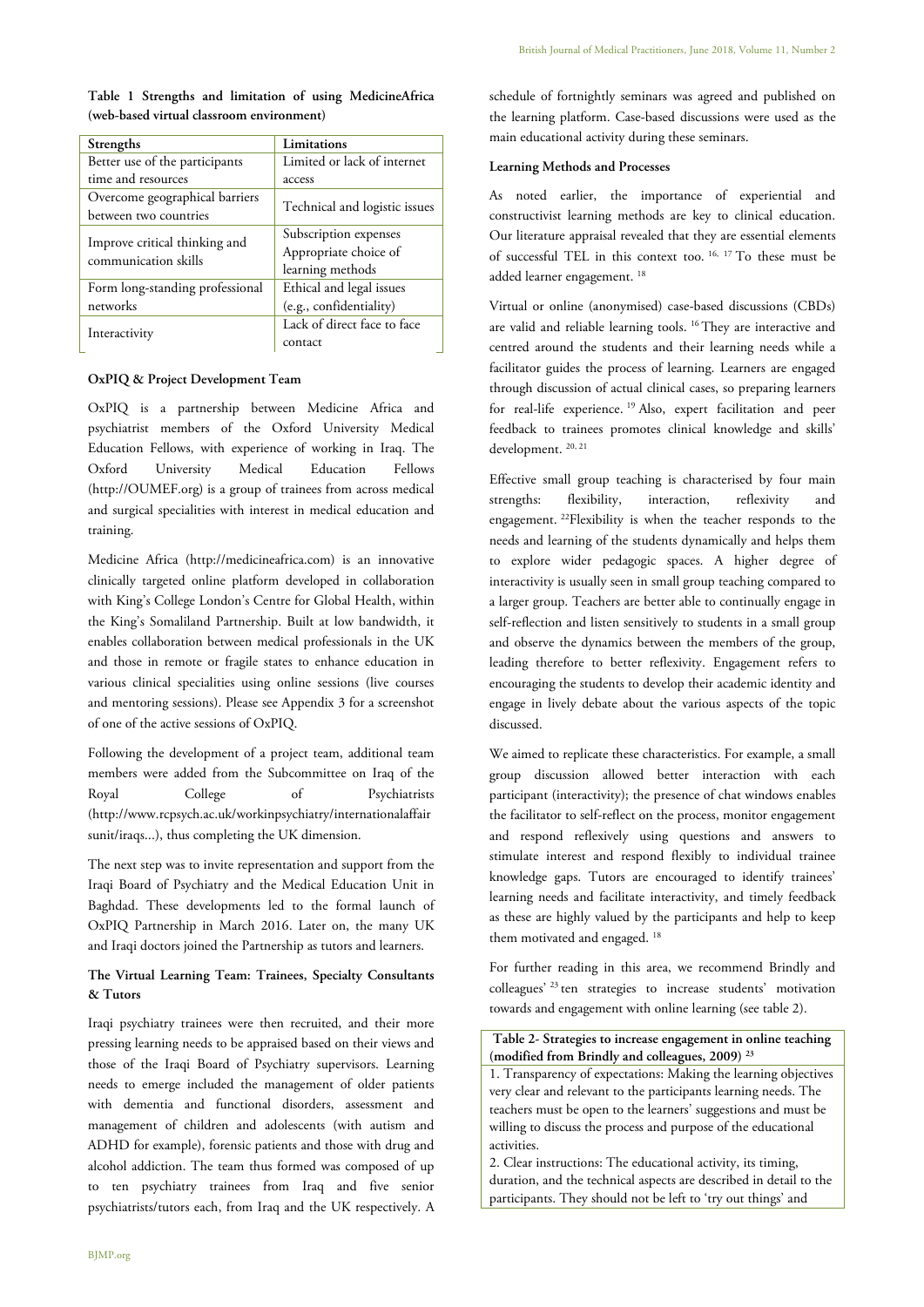must be guided explicitly.

3. Appropriateness of task for group work: For the online activity to succeed, individual versus group tasks should be differentiated. In our example, this may be done by asking the participants to do a particular task before the session (e.g., read about severe and enduring mental illness), and then to work together on producing a formulation for the case discussed. This will increase their motivation to be involved in various tasks.

4. Meaning-making/relevance: The case-based discussions (and any online activity) should have relevance for the participants and aim to enrich their experience in their clinical work.

5. The motivation for participation embedded in course design: It is essential that participants in the online activity understand that the success of the group and the course depend on the individual effort of each participant.

6. The readiness of learners for group work: This aspect describes the development of a sense of community through a professional relationship which leads to better collaborative work.

7. The timing of group formation: Before the participants join in the educational activity, it is preferable to have some discussions before the tutorial on their learning needs to allow a time for rapport to develop to enable better group activities. 8. Respect for the autonomy of learners: Joining and leaving the educational activity (and the whole online course) should be voluntary. No penalties should be attached to leaving the course. Learners should have the freedom to choose what aspects of the online course is relevant to them.

9. Monitoring and feedback: The tutor should monitor the progress of the participants, and timely feedback is given respectfully to enhance the engagement and motivation of the participants. Please see Appendix 1 (lesson plan) for more details on feedback and evaluation.

10. Sufficient time for the task: Participants should be given time to be actively involved in the session. This is particularly important in a distant learning session when issues related to sound quality or speed of internet connection may prevent some participants from engagement.

#### **The focus of the Lesson Plan Design**

To these ends, the focus on the lesson design was on using problem-based learning methods (e.g. CBDs) within a small group setting (between 4-12 members) and a format that promoted learner engagement. A sample lesson plan is provided in Appendix 1.

In practical terms, tutorials were held fortnightly in term-time. All participants received an email notification to inform them of the session topic, and the tutor uploaded the slides from the session to the website beforehand. Participants logged-in to the site (http://medicineafrica.com) and interact with the tutor by voice (requiring only simple microphone equipment) and by writing in a chat window.

#### **Evaluation and feedback gathering**

The evaluation of the effectiveness of these sessions was reliant originally on trainees' immediate reaction (table 3, level 1 evaluation, Kirkpatrick <sup>24</sup>) using formal feedback tools provided online by *MedicineAfrica.* This feedback was shared with tutors and the Project Team. Please see Appendix 2 for the template used in collecting feedback after each session.

Subsequently, members of the project team approached trainee representatives, tutors and Iraqi Psychiatry Board leads separately for further feedback and appraisal of learning needs. Furthermore, some months after a tutorial we have asked trainees for evidence of learning across the higher levels of Kirkpatrick's evaluation model.

Regular feedback from the Iraqi and UK participants has been positive. The sessions have been associated with improved clinical knowledge and skills of the Iraqi Psychiatry Trainees. Requests for certificates of tutorial participation have been agreed upon and provided by the project team addition, so supporting learners' (and tutors) portfolio development.

#### **Table 3 Kirkpatrick's (1996) Levels of Training Assessment**

| Level                                                                                                              | How to assess                                                                                         |
|--------------------------------------------------------------------------------------------------------------------|-------------------------------------------------------------------------------------------------------|
| Level 1: Reaction (the                                                                                             | Feedback during and after                                                                             |
| participants feeling about the                                                                                     | the tutorial using the                                                                                |
| training                                                                                                           | feedback questionnaire                                                                                |
| Level 2: Learning (improving)                                                                                      | Post-tutorial questionnaire                                                                           |
| the participants' knowledge)                                                                                       | and interviews                                                                                        |
| Level 3: Behaviour-also called<br>Transfer (improving the<br>participant's performance)                            | Direct or indirect<br>observation and assessment<br>of the skills and<br>competencies of the trainees |
| Level 4: Results (cost-<br>effectiveness, engagement,<br>sustainability, adherence to<br>evidence-based practices) | regular meetings between the<br>participants, tutors, and<br>stakeholders.                            |

#### **Further cooperation**

A surprising (and very welcome) outcome of the project was, through the facilitation and support of the Iraqi Board of Psychiatry, the introduction of educational workshops in Baghdad. These workshops were held in Medical City, Baghdad, in May 2017 and April 2018 and were facilitated by tutors (YH & H Al-T) from the OxPIQ Partnership. They covered targeted topics such as old age psychiatry, addiction, organic and forensic psychiatry. Trainees and senior psychiatrists from Iraq attended; their feedback showed how they valued the interactive nature of the teaching and use of CBDs as learning methods, resulting in high levels of engagement.

#### **Conclusions**

This paper describes the process of designing, delivering, and the early evaluation of an online distance TEL programme for mental health professionals based in the UK and Iraq.

TEL has had an important role in overcoming the geographical barriers and other challenges to developing training opportunities in Iraq and other developing countries. We are of the view that it could be used more often to connect professionals working in similar circumstances and with other disadvantaged groups, including refugee and asylum seekers. It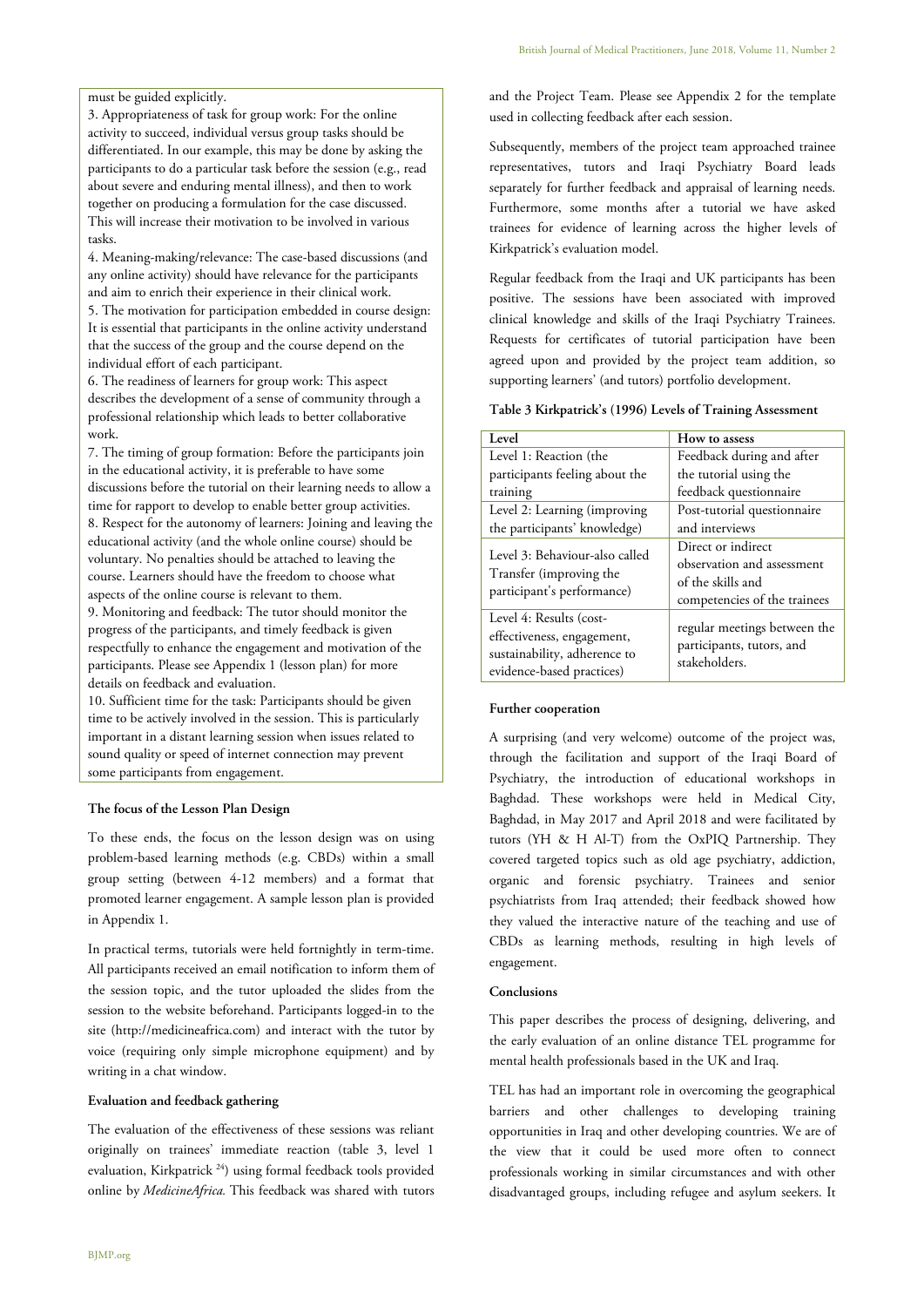is a flexible way of providing training to professionals working with those groups in relatively remote and resource-deprived environments.

Greenhalgh <sup>25</sup> suggests that three factors are needed for the success of online educational activity: ease of access, perceived usefulness of the activity to the learning requirements of the students, and the interactivity of the session. In our experience, these are important. Also, we believe that additional consideration should be given to (i) working with an experienced online platform provider; (ii) working with local educational institutions, trainers and learners to identify unmet learning needs and support existing learning opportunities/programmes; and (iii) adopting an iterative approach to feedback and evaluation.

## **Acknowledgements**

The authors would like to acknowledge the contribution of Dr Nesif Al Hemiary, Head of the Iraqi Board of Psychiatry,

Consultant Psychiatrist and Professor of Psychiatry, University of Baghdad for his invaluable support in organising the training workshops in Baghdad. The members of the Subcommittee on Iraq of the Royal College of Psychiatrists

(https://www.rcpsych.ac.uk/members/internationalaffairsunit/ir aqsubcom.aspx) and its chair, Dr Saleh Dhumad, also provided helpful advice and supported the OxPIQ activities.

**Competing Interests**

None declared

**Author Details**

YASIR HAMEED; MB ChB, MRCPsych, PgDip Clin Edu, FHEA; Honorary Senior Lecturer, Norwich Medical School University of East Anglia. UK. Consultant Psychiatrist, Norfolk and Suffolk NHS Foundation Trust. UK. HASANEN AL TAIAR; MRCPsych, SFHEA; Consultant Forensic Psychiatrist, Oxford, UK. DENIS O'LEARY; MRCPsych, MD, MEd, SFHEA; Honorary Clinical Tutor (Postgraduate Medicine), Medical Science Division, University of Oxford, UK. LUCY KYNGE, Project Manager, Medicine Africa. CORRESPONDENCE: YASIR HAMEED, Consultant Psychiatrist, Norfolk and Suffolk NHS Foundation Trust, UK. Email: yasirmhm@yahoo.com

#### **References**

- 1. Kirkwood A, Price L. Technology-enhanced learning and teaching in higher education: what is 'enhanced' and how do we know? A critical literature review. Learning, Media & Technology. 2014; 39(1): 6-36.
- 2. McCutcheon K, Lohan M, Traynor M, et al. A systematic review evaluating the impact of online or blended learning vs. face-to-face learning of clinical skills in undergraduate nurse education. Journal Of Advanced Nursing 2015; (2): 255-270.
- 3. Means B, Toyama Y, Murphy R, et al. Evaluation of Evidence-Based Practices in Online Learning: A Meta-Analysis and Review of Online Learning Studies. US Department Of Education in 2009.
- 4. Crews T, Butterfield J. Data for Flipped Classroom Design: Using Student Feedback to Identify the Best Components from Online and Face-to-Face Classes. Higher Education Studies 2014; 4(3): 38-47.
- 5. Malhotra A, Majchrzak A, Rosen B. Leading Virtual Teams. Academy Of Management Perspectives 2007; 21(1): 60-70.
- 6. Siemens, G. Connectivism: A learning theory for the digital age. International Journal of Instructional Technology and Distance Learning 2005; 2(1): 3-10.
- 7. Wenger, E. Communities of practice: Learning, meaning and identity. Cambridge, UK: Cambridge University Press, 1998.
- 8. Cifuentes, L. and Shih, Y. Teaching and Learning Online. Journal of Research on Computing in Education 2001; 33(4): 456-474.
- 9. Bruce, T., Byrne, F. and Kemp, L. Using Skype to support remote clinical supervision for health professionals delivering a sustained maternal early childhood programme: a phenomenographical study. Contemporary Nurse 2018; 54(1):4-12.
- 10. Ensher, E., Heun, C. and Blanchard, A. Online mentoring and computer-mediated communication: New directions in research. Journal of Vocational Behavior 2003; 63(2): 264-288.
- 11. Riley JB, Austin JW, Holt DW, et al. Internet-based virtual classroom, and educational management software enhances students' didactic and clinical experiences in perfusion education experiences. Journal of Extra-corporeal Technology 2004; 36:235–239.
- 12. Chudoba, K. M., Wynn, E., Lu, M., & Watson-Manheim, M. B. How virtual are we? Measuring virtuality and understanding its impact in a global organisation. Information Systems Journal 2005; 15(4): 279-306
- 13. Garrison, D. and Kanuka, H. Blended learning: Uncovering its transformative potential in higher education. The Internet and Higher Education 2004; 7(2): 95-105.
- 14. Knowles MS and Associates. Andragogy in action: applying modern principles of adult learning. San Francisco: Jossey-Bass, 1984.
- 15. Bloom BS, Engelhart MD, Furst EJ, et al. Taxonomy of educational objectives: the classification of educational goals. Handbook I: Cognitive domain. New York: David McKay, 1956.
- 16. Bullock, A., & Webb, K. Technology in postgraduate medical education: a dynamic influence on learning? Postgraduate Medical Journal 2015; 91(1081): 646-650.
- 17. Flynn, L., Jalali, A., & Moreau, K. A. Learning theory and its application to the use of social media in medical education. Postgraduate Medical Journal 2015; 91(1080): 556-560.
- 18. Boston, W., Diaz, S. R., Gibson, A. M., Ice, P., Richardson, J., & Swan, K. An Exploration of the Relationship between Indicators of the Community of Inquiry Framework and Retention in Online Programs. Journal of Asynchronous Learning Networks 2009; 13(3): 67-83.
- 19. Yasin I., T. The Impact of Small Group Case-based Learning on Traditional Pharmacology Teaching. Sultan Qaboos University Medical Journal: SQUMJ 2013; 13 (1): 115-120.
- 20. Thistlethwaite J, Davies D, Ekeocha S, et al. The effectiveness of case-based learning in health professional education. A BEME systematic review: BEME Guide No. 23. Medical Teacher 2012; 34(6): e421-e444.
- 21. Williamson, J. L., & Osborne, A. J. Critical Analysis of Case-Based Discussions. British Journal Of Medical Practitioners 2012; 5(2): 1-4.
- 22. Mills, D. & Alexander, P. Small group teaching: a toolkit for learning. The Higher Education Academy, 2013. [Accessed on 09 September 2018] https://www.heacademy.ac.uk/system/files/resources/small\_group\_tea ching\_1.pdf
- 23. Brindly, J. E., Walti, C., Blaschke, L. M. Creating Effective Collaborative Learning Groups in an Online Environment, 2009. [Accessed on 09 September 2018] http://www.irrodl.org/index.php/irrodl/article/view/675/1271
- 24. Kirkpatrick, D. Great Ideas Revisited. Techniques for Evaluating Training Programs. Revisiting Kirkpatrick's Four-Level Model. Training And Development 1996; 50(1): 54-59.
- 25. Greenhalgh T, Wong G, Pawson R. Internet-based medical education: a realist review of what works, for whom and in what circumstances. BMC Medical Education 2010; 10 (1): 12.
- 26. Kopp, V., Stark, R., & Fischer, M. R. Fostering diagnostic knowledge through computer-supported, case-based worked examples: effects of erroneous examples and feedback. Medical Education 2008; 42(8): 823-829.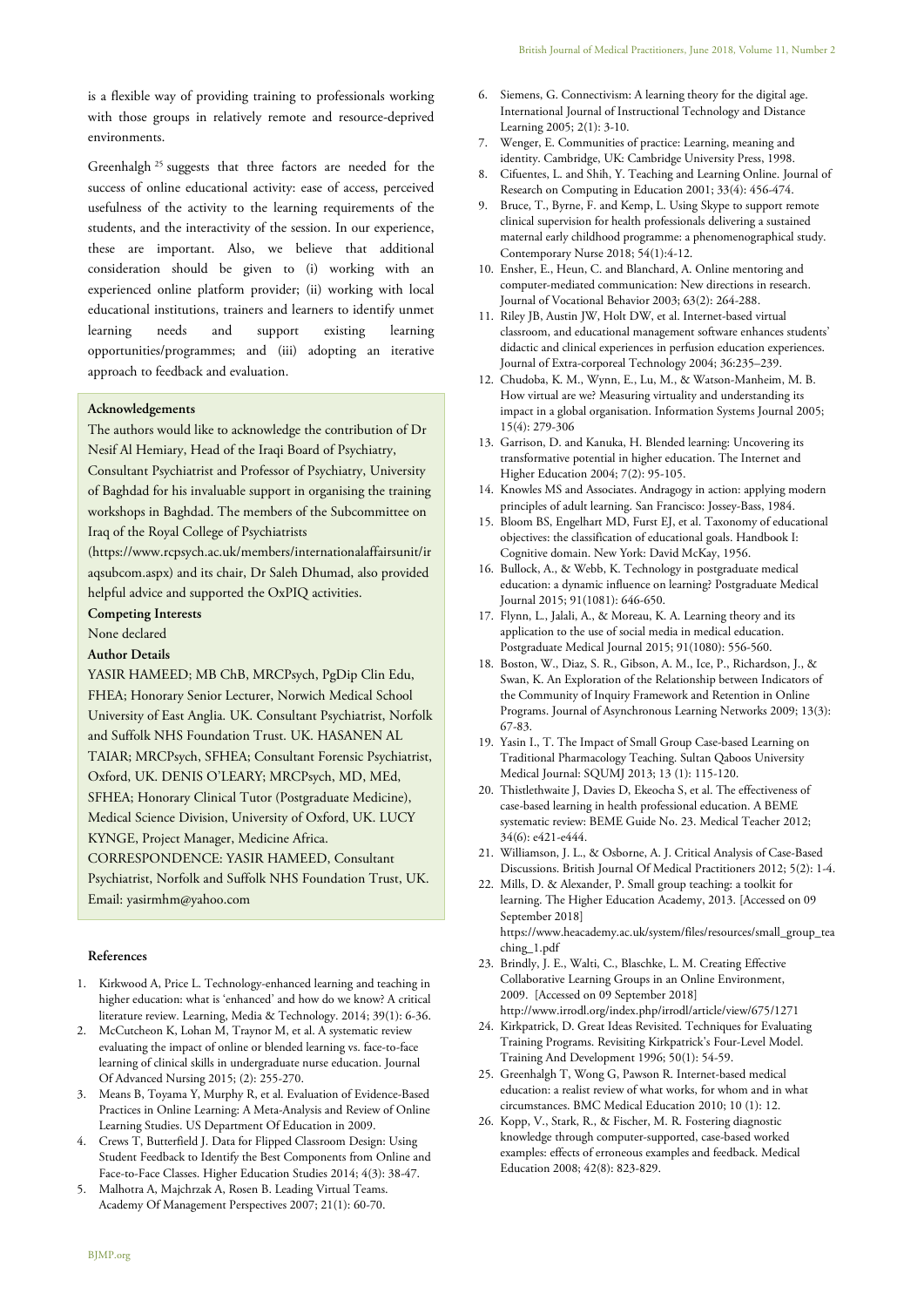| Appendix 1: Example of a Lesson Plan |  |
|--------------------------------------|--|
|--------------------------------------|--|

| Session title           | Case-based discussion on management of severe and enduring mental illness.                                                                                                                                                   |  |
|-------------------------|------------------------------------------------------------------------------------------------------------------------------------------------------------------------------------------------------------------------------|--|
| Duration of             |                                                                                                                                                                                                                              |  |
| session                 | 60 minutes                                                                                                                                                                                                                   |  |
| Tutor                   | A UK-based Psychiatrist                                                                                                                                                                                                      |  |
| Learner group           | Psychiatry Board Trainees and Senior Psychiatrists in Iraq and UK                                                                                                                                                            |  |
|                         | a) Describe the various stages in the management of the cases discussed during the session.                                                                                                                                  |  |
| Step 1-                 | b) Enhance the participants learning using case-based discussion with peers and seniors in the UK and Iraq.                                                                                                                  |  |
| Learning                | c) Improve the presentation and discussion skills of the participants and their communication skills.                                                                                                                        |  |
| outcomes                | d) Explore ethical, cultural, and social issues related to the management of mental disorders and improve cultural                                                                                                           |  |
|                         | competency and awareness.                                                                                                                                                                                                    |  |
|                         | Introduction to the online tutorial -10 minutes                                                                                                                                                                              |  |
|                         | a) Highlight the learning objectives of the tutorial                                                                                                                                                                         |  |
|                         | b) Stimulate the thinking of the participants by asking about their current knowledge of the subject, whether they                                                                                                           |  |
|                         | managed similar cases in their clinical work, and what are their learning needs.                                                                                                                                             |  |
|                         | c) Outline the tutorial structure and further engage the participants by informing them about other details (e.g., if they                                                                                                   |  |
|                         | can ask the question during or after the case presentation)                                                                                                                                                                  |  |
|                         | 2. The tutorial in a case with severe and enduring mental disorder - 30 minutes                                                                                                                                              |  |
|                         | a) Participants are encouraged to interact with the tutor who should be invited to keep the tutorial interactive.                                                                                                            |  |
| Step $2-$               | b) The case presented will provide an overview of the patient's journey from the initial presentation, followed by the                                                                                                       |  |
| Learning Plan           | investigation, then treatment plans. Discussions of the differential diagnosis are important.                                                                                                                                |  |
|                         | c) The tutor will assess the knowledge of the participants by asking questions on the various aspects of the case                                                                                                            |  |
|                         | presentation (e.g., what is your differential diagnosis for a patient presenting with auditory and visual hallucination?                                                                                                     |  |
|                         | What investigations would you request?).                                                                                                                                                                                     |  |
|                         | 3. Recap and Q&A time- 20 minutes                                                                                                                                                                                            |  |
|                         | a) Tutor to give a summary of the main learning points from the tutorial and linking these to the learning outcomes                                                                                                          |  |
|                         | presented at the beginning.                                                                                                                                                                                                  |  |
|                         | b) Participants are given enough time to ask questions and to participate actively in the session.                                                                                                                           |  |
|                         | <b>Before</b> Lesson                                                                                                                                                                                                         |  |
|                         | Before the tutorial, the tutor should know the current educational curriculum of the participants and their learning                                                                                                         |  |
|                         | outcomes in that subject. UK and Iraqi Psychiatry curriculum are different, and therefore knowing what is relevant is                                                                                                        |  |
|                         | important.                                                                                                                                                                                                                   |  |
|                         | Stating the learning outcomes at the beginning of the tutorial will also help in the baseline assessment of the knowledge                                                                                                    |  |
|                         | and skills of the participants.                                                                                                                                                                                              |  |
| Step $3-$               | Pre-session questionnaires could be used as well (for example, asking questions on the prognosis of various mental                                                                                                           |  |
| Assessment              | disorders and comparing the participant's knowledge before and after the session).                                                                                                                                           |  |
|                         | After the lesson                                                                                                                                                                                                             |  |
|                         | · Ongoing assessment during the tutorial using questions on various aspects related to the case presented.                                                                                                                   |  |
|                         | · Questions in the recap section at the end of the tutorial.                                                                                                                                                                 |  |
|                         | · Post tutorial feedback forms will allow the participants to give their views about their learning needs and if they feel                                                                                                   |  |
|                         | the tutorial was relevant to their learning outcomes.                                                                                                                                                                        |  |
|                         | It is important to provide personalised feedback to the participants about their performance on these assessment tools                                                                                                       |  |
|                         | as this will help them to identify gaps in their knowledge and improve their learning. <sup>26</sup><br>MedicineAfrica is free to join and designed to work well even with low bandwidth. Hence it won't be affected by slow |  |
| Step $4-$<br>Resources  | internet connections which are likely to be the case in developing countries.                                                                                                                                                |  |
|                         | Trainees and Tutors will need a computer (desktop or laptop) with an internet connection. No other resources are                                                                                                             |  |
| required                | needed. Recommended readings could be disseminated by email to the trainees after the session.                                                                                                                               |  |
|                         | Student evaluation                                                                                                                                                                                                           |  |
| Step $5-$<br>Evaluation | Gathering feedback is an essential step to influence the learning outcomes favourable and continue to improve the                                                                                                            |  |
|                         | structure and content of the tutorials (After the tutorial, the participants will be asked to fill an electronic feedback                                                                                                    |  |
|                         | form (please see Appendix 2).                                                                                                                                                                                                |  |
|                         | The form contains various questions with rating (from 1-5, ranging from strongly disagree to strongly agree) on various                                                                                                      |  |
|                         | aspects of the tutorial. These include structure, organisation, the range of aids used and meeting of the learning                                                                                                           |  |
|                         | outcomes.                                                                                                                                                                                                                    |  |
|                         | Also, direct feedback from the trainees, tutors, facilitators, and the stakeholders responsible for running the online                                                                                                       |  |
|                         | learning platform is gathered to assess the effectiveness of these tutorials.                                                                                                                                                |  |
|                         | Teacher evaluation                                                                                                                                                                                                           |  |
|                         | Professionals invest a significant amount of time and efforts in these lessons, and it is imperative to assess how the                                                                                                       |  |
|                         | tutorials could be improved to meet the needs of the trainees and keep them and the tutors motivated and interested.                                                                                                         |  |
|                         | Tutors in these tutorials meet regularly using Skype to reflect on their teaching sessions and discuss ways of improving                                                                                                     |  |
|                         | the delivery and quality of the tutorials.                                                                                                                                                                                   |  |